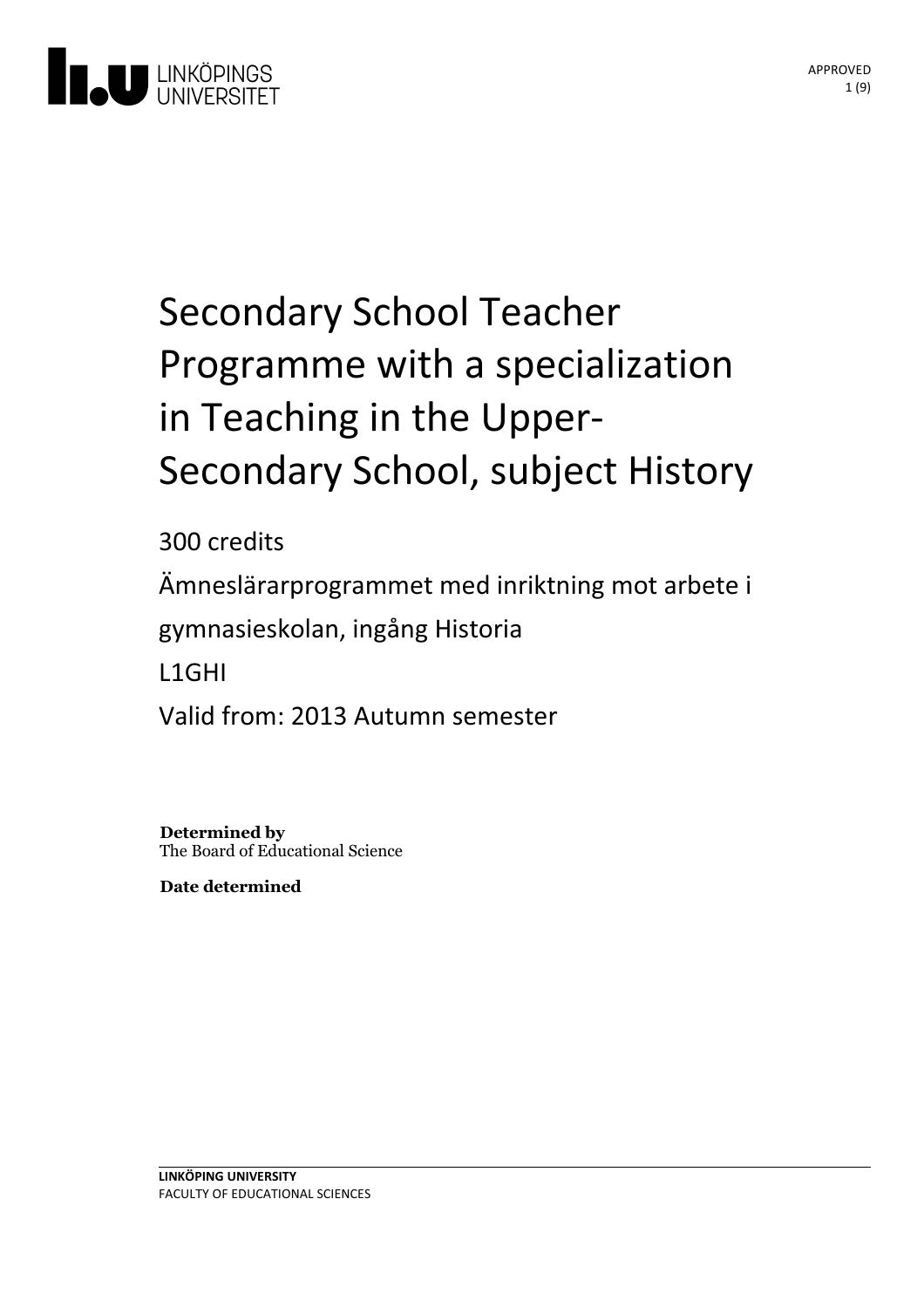## Entry requirements

## Degree in Swedish

Ämneslärarexamen med inriktning mot arbete i gymnasieskolan

## Degree in English

Degree of Bachelor of Arts in Upper Secondary Education Degree of Bachelor of Sciense in Upper Secondary Education

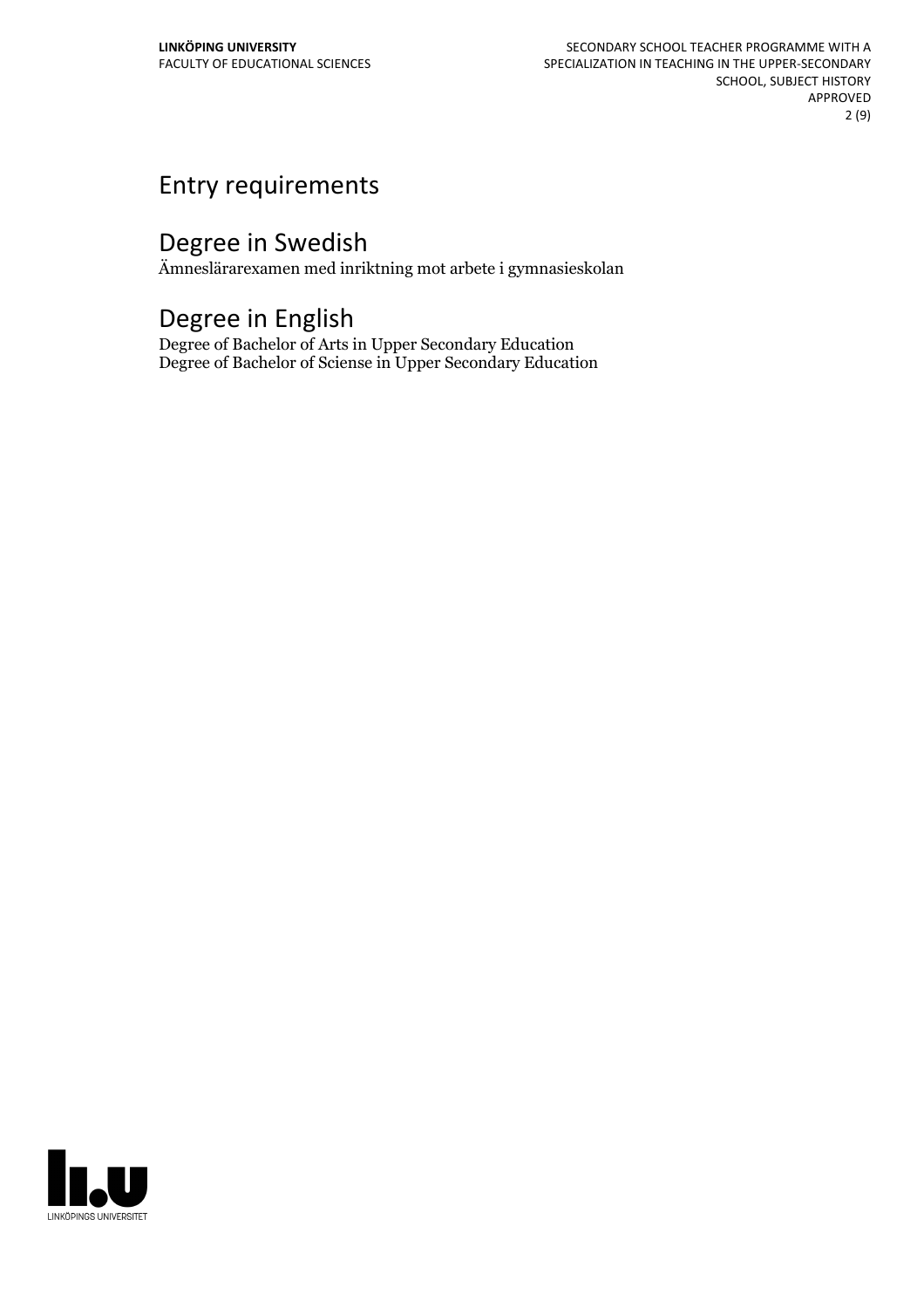# **Curriculum**

#### **Semester 1 (Autumn 2013)**

| Course<br>code | Course name                                                               | <b>Credits</b> | Level            | Weeks | ECV |
|----------------|---------------------------------------------------------------------------|----------------|------------------|-------|-----|
| 975G01         | Educational Sciences 1, Didactics                                         | 5              | G <sub>1</sub> X |       |     |
| 975G03         | Educational Sciences 3, Knowledge Assessment                              | 7.5            | G <sub>1</sub> X |       |     |
| 975G04         | Educational Sciences 4, History of Education,<br>Societal role and values | 7.5            | G <sub>1</sub> X |       |     |
| 975G07         | Educational Sciences 2, Development and Learning                          | 8.5            | G <sub>1</sub> X |       |     |
| 975GV7         | Educational Sciences, Teaching Practise                                   | 1.5            | G <sub>1</sub> X |       |     |

#### **Semester 2 (Spring 2014)**

| Course<br>code | Course name               | <b>Credits</b> |                 | Level Weeks ECV |  |
|----------------|---------------------------|----------------|-----------------|-----------------|--|
|                | 91HI11 History (1-15cr)   | 15             | G <sub>1X</sub> |                 |  |
|                | 91HI21 History (16-30 cr) | 15             | G <sub>1X</sub> |                 |  |

#### **Semester 3 (Autumn 2014)**

| Course<br>code | Course name                 | <b>Credits</b> | Level            | Weeks | <b>ECV</b> |
|----------------|-----------------------------|----------------|------------------|-------|------------|
| 92FS11         | Philosophy (1-15)           | 15             | G1X              |       |            |
| 92FS21         | Philosophy (16-30)          | 15             | G1X              |       |            |
| 92GE01         | Geography (1-30)            | 30             | G1X              |       |            |
| 92HI31         | History (31-37,5)           | 7.5            | G1X              |       |            |
| 92HI41         | History (46-60)             | 15             | G1X              |       |            |
| 92HIV1         | History: Teaching practice  | 7.5            | G <sub>1</sub> X |       |            |
| 92RE11         | Religious Education (1-15)  | 15             | G <sub>1</sub> X |       |            |
| 92RE21         | Religious Education (16-30) | 15             | G <sub>1</sub> X |       |            |

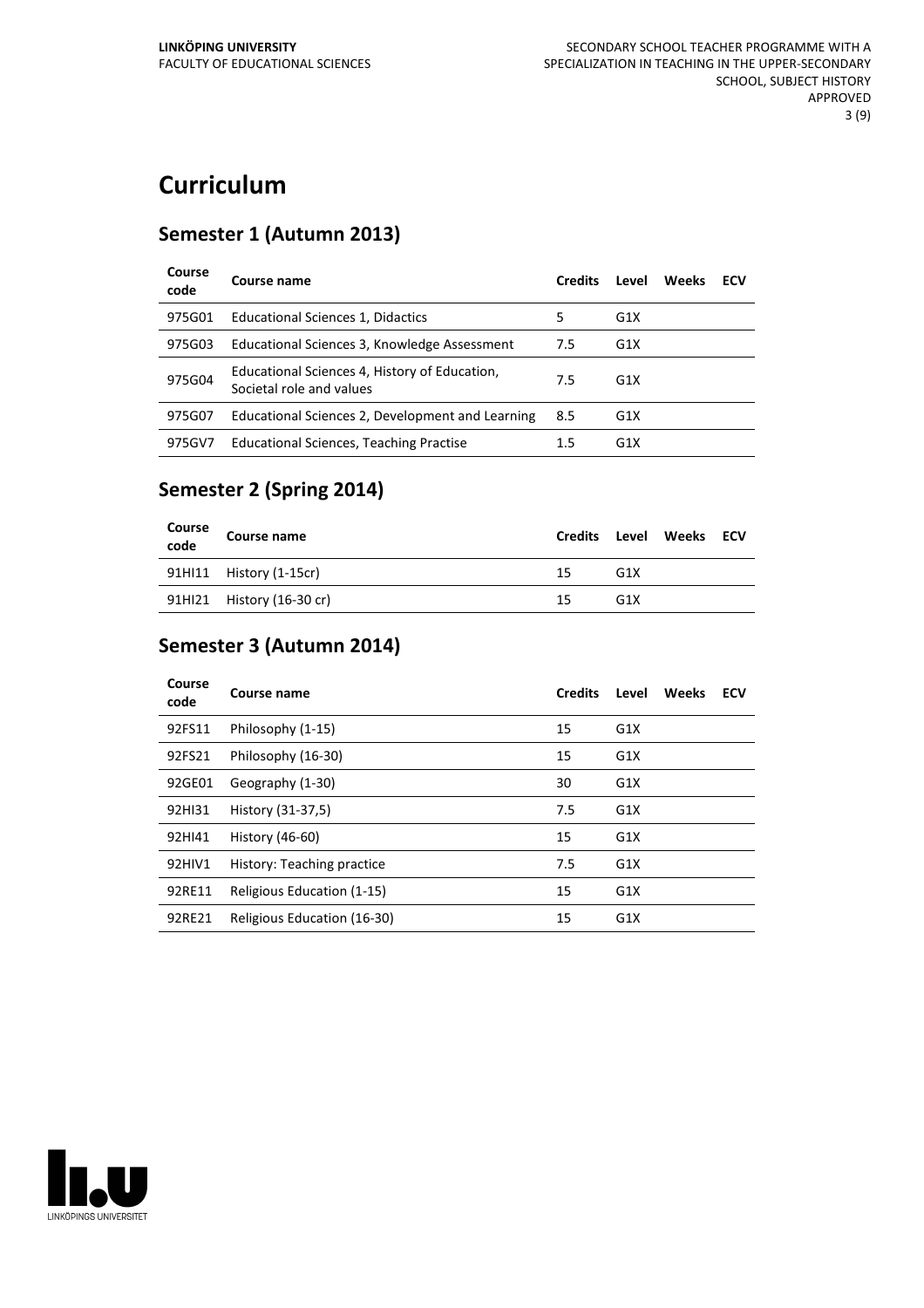### **Semester 4 (Spring 2015)**

| Course<br>code | <b>Course name</b>                     | <b>Credits</b> | Level | Weeks | <b>ECV</b> |
|----------------|----------------------------------------|----------------|-------|-------|------------|
| 92E1V1         | English, Teaching Practise             | 2.5            | G1X   |       |            |
| 92EN11         | English (1-27,5 hp)                    | 27.5           | G1X   |       |            |
| 92FS31         | Philosophy (31-37,5)                   | 7.5            | G1X   |       |            |
| 92FS41         | Philosophy (46-60 hp)                  | 15             | G1X   |       |            |
| 92FSV1         | Philosophy, Teaching Practise          | 7.5            | G1X   |       |            |
| 92GE31         | Geography (31-52,5)                    | 22.5           | G1X   |       |            |
| 92GEV1         | Geography, Teaching Practise           | 7.5            | G1X   |       |            |
| 92MA11         | Mathematics (1-15)                     | 15             | G1X   |       |            |
| 92MA21         | Mathematics (16-30)                    | 15             | G1X   |       |            |
| 92RE31         | Religious Education (31-37,5)          | 7.5            | G1X   |       |            |
| 92RE41         | Religiuos Education (46-60)            | 15             | G1X   |       |            |
| 92REV1         | Religious Education, Teaching Practise | 7.5            | G1X   |       |            |
| 92SH01         | <b>Social Science: Didactics</b>       | 9              | G2X   |       |            |
| 92SV11         | Swedish (1-30)                         | 30             | G1X   |       |            |
| 9GSH01         | Social science: Political theory       | 6              | G1X   |       |            |
| 9GSH02         | Social Science: Sociology 1            | 7.5            | G1X   |       |            |
| 9GSH03         | Social Science: Economics              | 7.5            | G1X   |       |            |

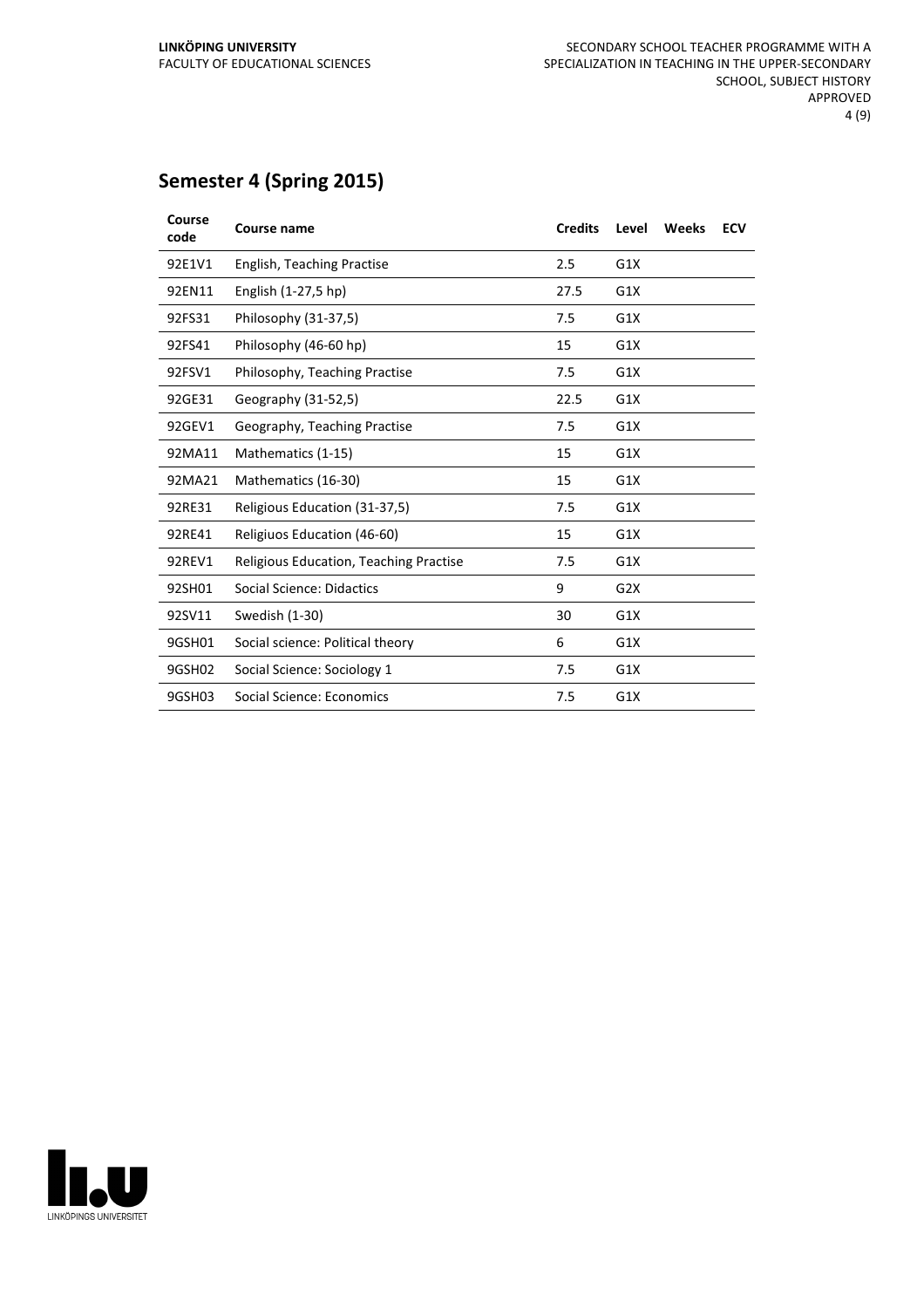#### **Semester 5 (Autumn 2015)**

| Course<br>code | Course name                            | <b>Credits</b> | Level | Weeks | <b>ECV</b> |
|----------------|----------------------------------------|----------------|-------|-------|------------|
| 93EN31         | English (31-55)                        | 25             | G1X   |       |            |
| 93ENV1         | English: teaching practice             | 5              | G2X   |       |            |
| 93HI31         | History (31-37,5)                      | 7.5            | G1X   |       |            |
| 93HI41         | History (46-60)                        | 15             | G1X   |       |            |
| 93HIV1         | History: teaching practice             | 7.5            | G1X   |       |            |
| 93MA31         | Mathematics (31-45)                    | 15             | G1X   |       |            |
| 93MA41         | Mathematics (46-60)                    | 15             | G1X   |       |            |
| 93SH02         | Social Science: Didactics              | 7.5            | G2X   |       |            |
| 93SV31         | Swedish (31-52.5)                      | 22.5           | G1X   |       |            |
| 93SVV1         | Swedish: teaching practice (53-60)     | 7.5            | G2X   |       |            |
| 9GSH04         | Social Science: Swedish politics       | 7.5            | G1X   |       |            |
| 9GSH05         | Social science: International politics | 7.5            | G1X   |       |            |

#### **Semester 6 (Spring 2016)**

| Course<br>code | Course name                              | <b>Credits</b> | Level            | Weeks | <b>ECV</b> |
|----------------|------------------------------------------|----------------|------------------|-------|------------|
| 93EN51         | English (61-90)                          | 30             | G <sub>2</sub> X |       |            |
| 93FS51         | Philosophy (61-75)                       | 15             | G <sub>2</sub> X |       |            |
| 93FS61         | Philosophy (76-90)                       | 15             | G <sub>2</sub> X |       |            |
| 93FS71         | Philosophy (76-90)                       | 15             | G <sub>2</sub> X |       |            |
| 93FS81         | Philosophy (76-90)                       | 15             | G <sub>2</sub> X |       |            |
| 93HI52         | History (61-75)                          | 15             | G <sub>2</sub> X |       |            |
| 93HI61         | History (76-90)                          | 15             | G <sub>2</sub> X |       | E          |
| 93MA51         | Mathematics (61-68,5)                    | 7.5            | G <sub>2</sub> X |       | E          |
| 93MAV1         | Mathematics: Teaching Practice (69-75,5) | 7.5            | G <sub>2</sub> X |       | E          |
| 93SH03         | Social Science: Didactics                | 9              | G <sub>2</sub> X |       |            |
| 93SV51         | Swedish (61-90 hp)                       | 30             | G <sub>2</sub> X |       |            |
| 9GSH06         | Social Science: Economics                | 7.5            | G <sub>2</sub> X |       |            |
| 9GSH07         | Social Science: Sociology 2              | 7.5            | G <sub>2</sub> X |       | Е          |
| 9GSH08         | Social science: Comparative politics     | 6              | G <sub>2</sub> X |       |            |

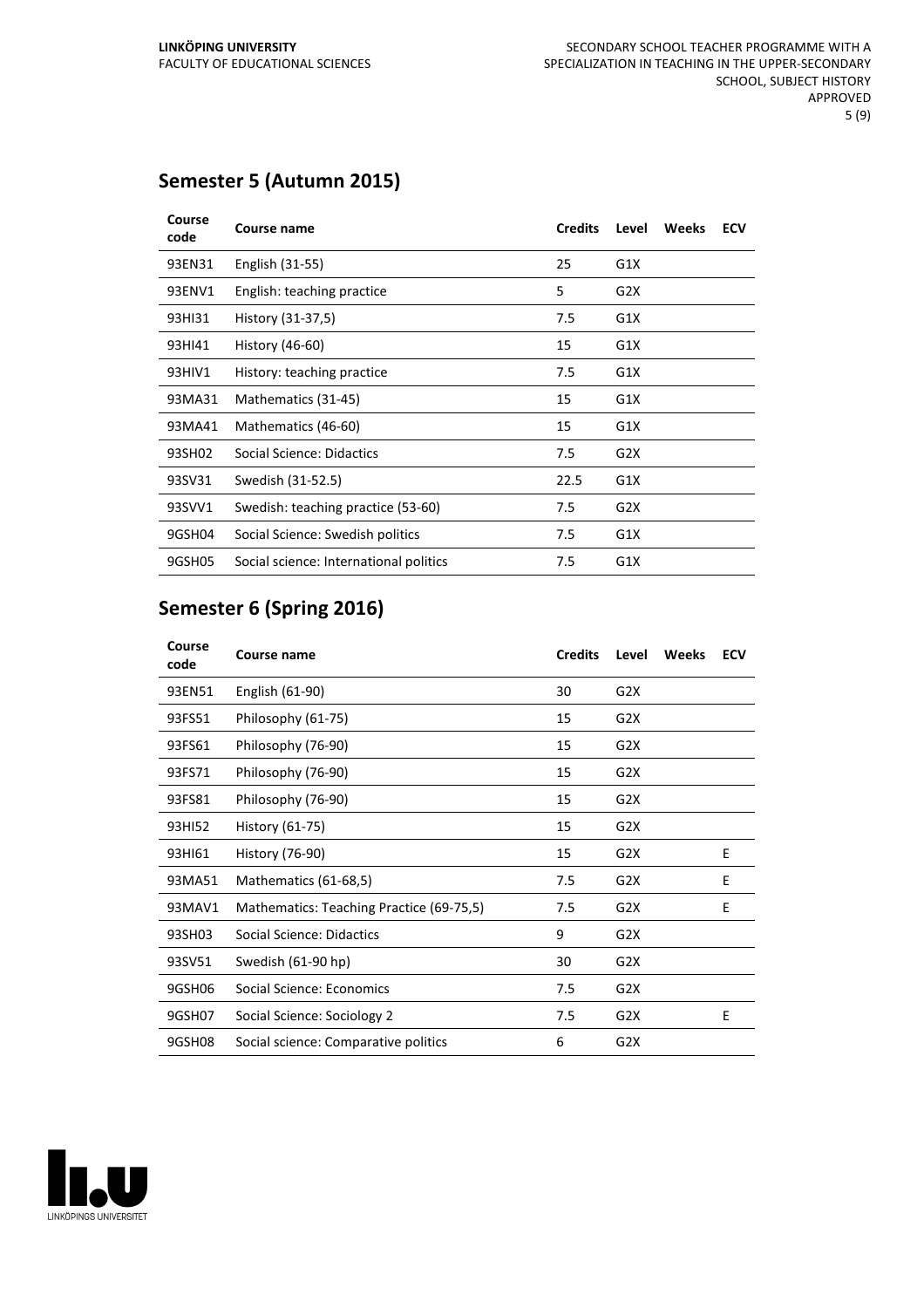#### **Semester 7 (Autumn 2016)**

| Course<br>code | Course name                                                          | <b>Credits</b> | Level           | Weeks | <b>ECV</b> |
|----------------|----------------------------------------------------------------------|----------------|-----------------|-------|------------|
| 93GE51         | Geography (61-75)                                                    | 15             | G2X             |       | E          |
| 93GE61         | Geography (76-90)                                                    | 15             | G2X             |       |            |
| 93RE51         | Religious Studies (61-75)                                            | 15             | G2X             |       |            |
| 93RE61         | Religious Studies (76-90)                                            | 15             | G2X             |       |            |
| 93UK51         | Educational Sciences 5, Social Relations and<br>Teachers' Leadership | 7.5            | G2X             |       |            |
| 93UK61         | <b>Educational Sciences 6, Special Needs</b><br>Education            | 7.5            | G2X             |       |            |
| 93XEN1         | Thesis 1, English                                                    | 15             | Utgått47        |       |            |
| 93XFS1         | Thesis 1, Philosophy                                                 | 15             | G <sub>2E</sub> |       | E          |
| 93XHI1         | Thesis 1, History                                                    | 15             | G <sub>2E</sub> |       |            |
| 93XMA1         | Thesis 1, Mathematics                                                | 15             | G <sub>2E</sub> |       | F          |
| 93XSH1         | Thesis 1, Social Science                                             | 15             | Utgått47        |       |            |
| 93XSV1         | Thesis 1, Swedish                                                    | 15             | Utgått47        |       |            |

**Semester 8 (Spring 2017)**

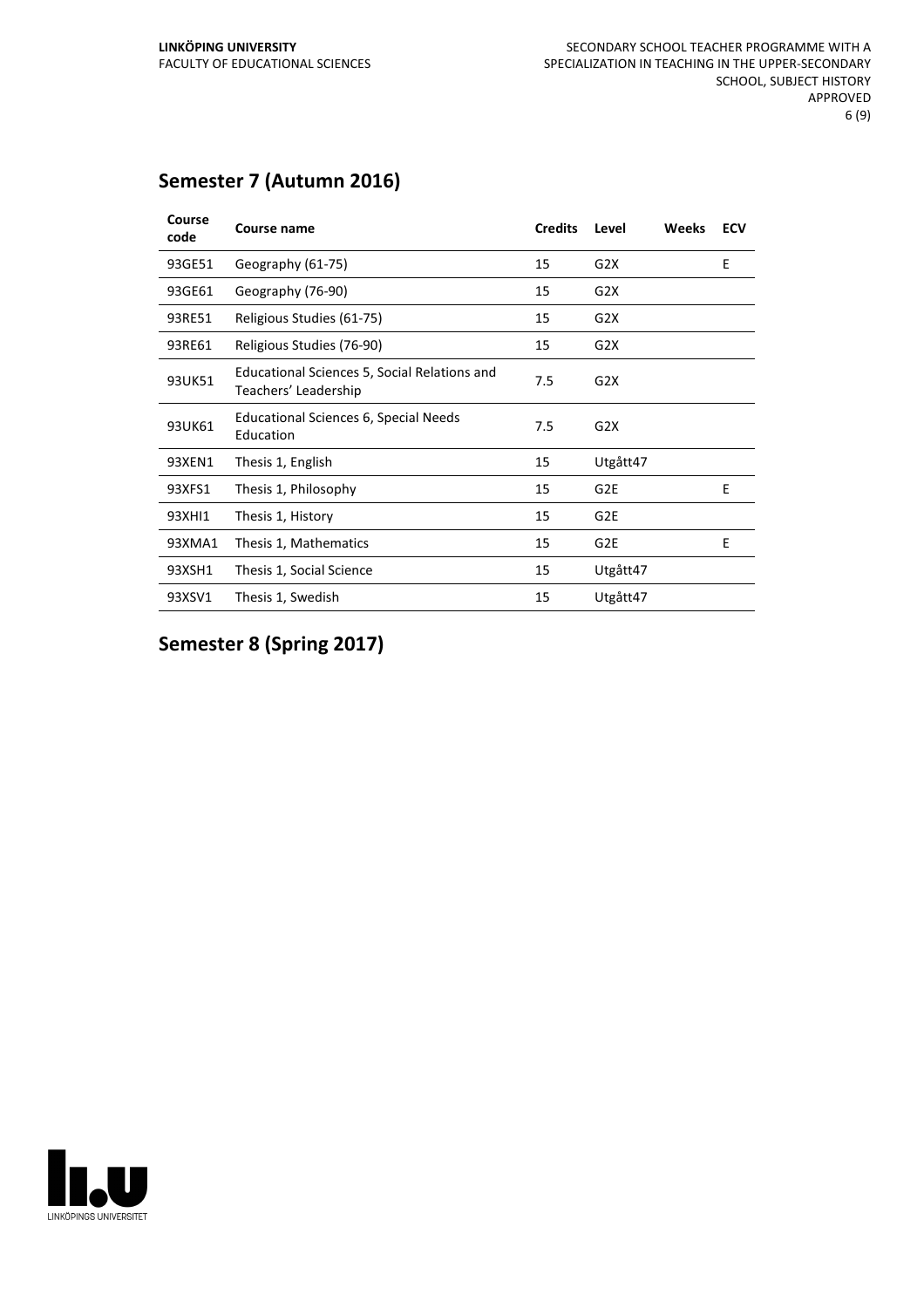| Course<br>code | Course name                                                          | <b>Credits</b> | Level            | <b>Weeks</b>       | <b>ECV</b> |
|----------------|----------------------------------------------------------------------|----------------|------------------|--------------------|------------|
| 93SV51         | Swedish (61-90 hp)                                                   | 30             | G <sub>2</sub> X |                    |            |
| 93UK61         | <b>Educational Sciences 6, Special Needs Education</b>               | 7.5            | G <sub>2</sub> X |                    |            |
| 93XGE1         | Geography: Thesis 1                                                  | 15             |                  |                    | Е          |
| 93XHI1         | Thesis 1, History                                                    | 15             | G <sub>2E</sub>  |                    | E          |
| 9GMA11         | Mathematics (84-90), 7 ECTS Credits                                  | 7              | G <sub>2</sub> X |                    | E          |
| 93MA51         | Mathematics (61-68,5)                                                | 7.5            | G <sub>2</sub> X | v201703-<br>201711 | E          |
| 93UK51         | Educational Sciences 5, Social Relations and<br>Teachers' Leadership | 7.5            | G <sub>2</sub> X | v201704-<br>201708 | E          |
| 93FS51         | Philosophy (61-75)                                                   | 15             | G <sub>2</sub> X | v201704-<br>201713 |            |
| 93FS61         | Philosophy (76-90)                                                   | 15             | G <sub>2</sub> X | v201704-<br>201713 | E          |
| 93HI52         | History (61-75)                                                      | 15             | G <sub>2</sub> X | v201704-<br>201713 | E          |
| 93EN51         | English (61-90)                                                      | 30             | G <sub>2</sub> X | v201704-<br>201723 |            |
| 93MAV1         | Mathematics: Teaching Practice (69-75,5)                             | 7.5            | G <sub>2</sub> X | v201705-<br>201710 | E          |
| 9GMA10         | Mathematics (76-83), 8 ECTS Credits                                  | 8              | G <sub>2</sub> X | v201712-<br>201722 | E          |
| 93FS71         | Philosophy (76-90)                                                   | 15             | G <sub>2</sub> X | v201714-<br>201723 |            |
| 93FS81         | Philosophy (76-90)                                                   | 15             | G <sub>2</sub> X | v201714-<br>201723 |            |
| 93HI61         | History (76-90)                                                      | 15             | G2X              | v201714-<br>201723 | E          |
| 93XRE1         | Religious education: thesis 1                                        | 15             | G <sub>2E</sub>  | v201714-<br>201723 |            |
| 9GSH08         | Social science: Comparative politics                                 | 6              | G <sub>2</sub> X | v201715-<br>201718 |            |

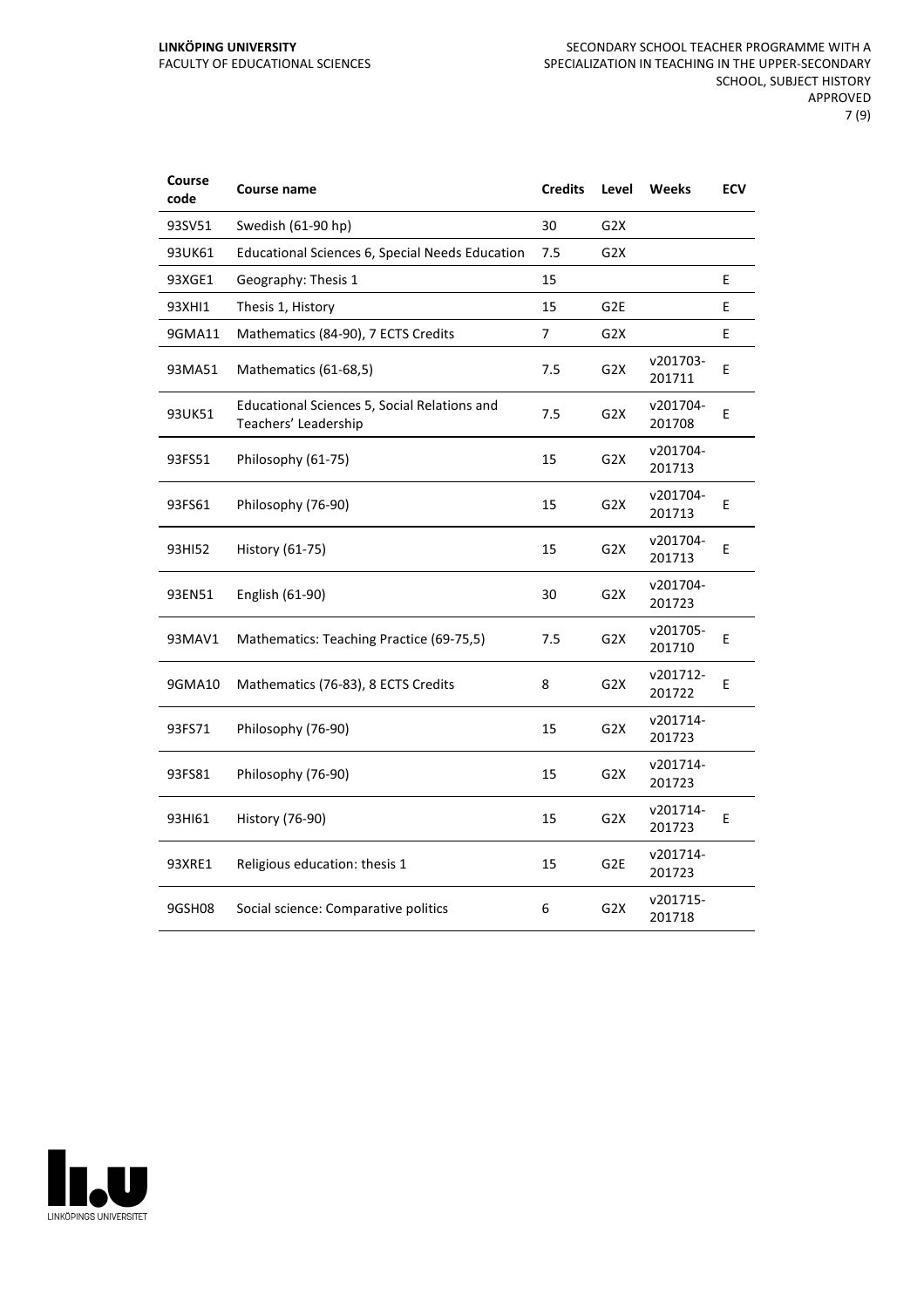#### **Semester 9 (Autumn 2017)**

| Course<br>code | Course name                                                          | <b>Credits</b> | Level | Weeks              | <b>ECV</b>   |
|----------------|----------------------------------------------------------------------|----------------|-------|--------------------|--------------|
| 9AMA01         | Mathematics: Numerical Methods (91-97,5), 7,5<br><b>ECTS Credits</b> | 7.5            | A1X   |                    | E            |
| 9ASV71         | Swedish (91-97,5)                                                    | 7.5            | A1X   |                    | E            |
| 9AUK81         | Utbildningsvetenskaplig kärna 8,<br>Vetenskapsteori och metod        | 7.5            | A1X   |                    | E            |
| 9AHI71         | History (91-97,5)                                                    | 7.5            | A1X   | v201734-<br>201738 | $\mathsf{C}$ |
| 9AGE71         | Geography (91-97,5)                                                  | 7.5            | A1X   | v201734-<br>201743 | E            |
| 9AMA71         | Mathematics (91-97,5)                                                | 7.5            | A1X   | v201734-<br>201743 |              |
| <b>9ARE71</b>  | Religious education (91-97,5)                                        | 7.5            | A1X   | v201734-<br>201743 |              |
| 9ASH71         | Social science (91-97,5)                                             | 7.5            | A1X   | v201734-<br>201743 |              |
| <b>9AEN71</b>  | English (91-97,5)                                                    | 7.5            | A1X   | v201734-<br>201803 |              |
| <b>9AUK71</b>  | Educational Sciences 7; School Development<br>and Evaluation         | 9              | A1X   | v201744-<br>201749 |              |
| 9AFS71         | Philosophy (91-97,5)                                                 | 7.5            | A1X   | v201744-<br>201803 | E            |